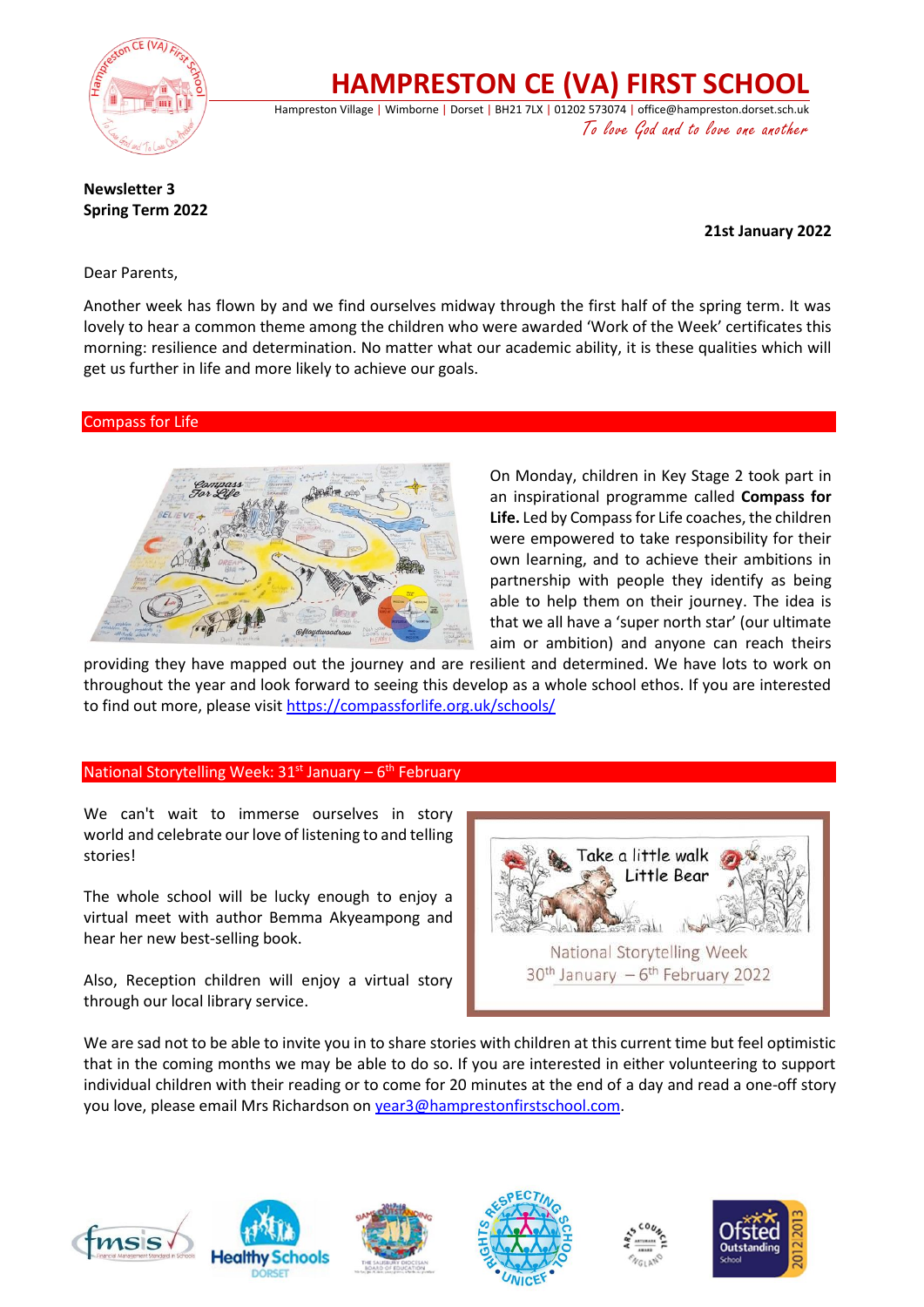#### Lego

We are a little short of Lego bases at school and would be very grateful if you have any spare ones you would be happy to donate to our therapy clubs. Any size or shaped base will be gratefully received. Many thanks, Mrs Richardson.

#### Traffic Matters

Sadly, we have had a number of recent complaints from local residents about traffic within the lane. We work very hard to get along with our local community and I would ask you to carefully consider your use of the lane, their driveways and their access in and out of the village.

Please remember that everybody is asked to drive to the end of the lane and turn in the farm entrance; please respect our neighbours and don't turn or park in their driveways. Please also note that the Drop-Off Zone is a no-parking area and should only be used by parents using the Drop-Off Zone gates.

Finally, please remember that the staff car park must not be used during the mornings as we do have a few members of staff with differing start times who require access and parking up to 9:15am. Thank you for your understanding.

#### Big Me Day: Friday 4<sup>th</sup> February

Our last **Big Me** Day was so successful we would like to do it again on Friday 4th February. In a nutshell, this is all about considering what path in life your child might like to take and dressing up as their chosen vocation! We have lots of discussions about goals and ambition and we bring to light the realm of choices and opportunities children could have all through their lives. Of course, they could try more than one job and may change their mind! Please start thinking ahead about your child's costume and as we always emphasise, don't spend a fortune - make, borrow or visit a charity shop!

Have a great weekend.

Yours sincerely,

hi Will

**Mr. T. Williams Headteacher**

To Love God and to Love one another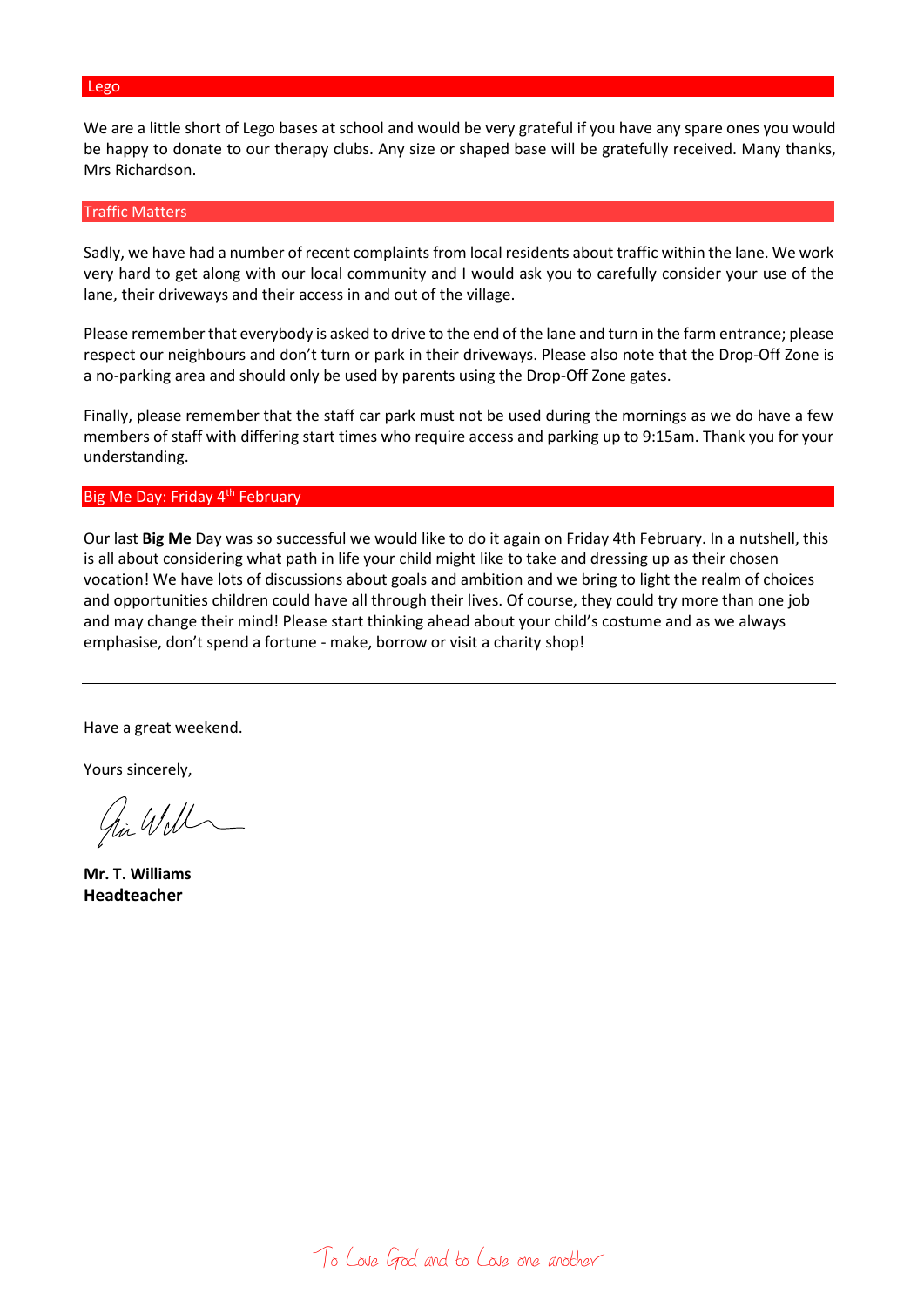## **This Week:**

To help support you at home and to spark conversations about learning, here is what the children have been covering this week.

|                                  | <b>English</b>                                                                                                                                                                                                                                                                                                                                                                                                                                          | <b>Mathematics</b>                                                                                                                                                                                                                                                                                                                                                                                                                            |
|----------------------------------|---------------------------------------------------------------------------------------------------------------------------------------------------------------------------------------------------------------------------------------------------------------------------------------------------------------------------------------------------------------------------------------------------------------------------------------------------------|-----------------------------------------------------------------------------------------------------------------------------------------------------------------------------------------------------------------------------------------------------------------------------------------------------------------------------------------------------------------------------------------------------------------------------------------------|
| Reception                        | This week we continued our dinosaur topic.<br>In English, we read Dinosaur Information books and learnt<br>all about a T-Rex, Diplodocus, Triceratops and Pterodactyl.<br>We also learnt the phonemes oo, oo, or and ar and<br>enjoyed our guided reading groups where the children all<br>worked to decode and blend words to help them read.                                                                                                          | In maths, we learnt to read, write and compare the<br>numbers 9 and 10.<br>In Let's Explore, we made dinosaur fossils in the clay, made<br>cardboard Pterodactyls, played matching dinosaur pairs,<br>phonic games using dinosaur eggs, made dinosaur Hama<br>bead models, role-played in the dinosaur museum, read<br>books in our dinosaur tent and became archaeologists as<br>we excavated bones. It has been very busy but a lot of fun. |
| $\overline{\phantom{0}}$<br>Year | This week in literacy, the children have written up the<br>story of Little Red Riding Hood. They have shown fantastic<br>stamina and produced pages of beautiful work! Well done<br>Year 1.                                                                                                                                                                                                                                                             | In maths, we have revisited place value, addition, number<br>bonds and part-part-wholes. Now we are ready to tackle<br>some new methods next week!                                                                                                                                                                                                                                                                                            |
| $\mathbf{\Omega}$<br>Year        | This week in English we have been reading 'Don't be afraid<br>little Pip' and following on from our little Pip stories last<br>week, we have been writing a fact file about Emperor<br>Penguins. The children have researched facts and used<br>their previous knowledge about penguins to compile<br>factual and interesting information. They have thought<br>carefully about how they are setting out their fact file to<br>catch their readers eye. | In Maths we have continued our work with money. We<br>have been calculating the final amounts and finding<br>change. We then moved on to solving two step word<br>problems. The children have found this concept quite<br>tricky but have persevered and I am very proud of how<br>hard they have worked.                                                                                                                                     |
| Year <sub>3</sub>                | In English we have started a two-week project on the sixth<br>century legend of Beowulf. We are looking at what a<br>legend is, and working towards building our own legendary<br>world! Reading and spelling continue apace as we get<br>further into 2022                                                                                                                                                                                             | In Year 3 this week we have been working on comparing<br>multiplication and division facts, using the symbols $\lt$ , $\gt$ , =.<br>Children are developing their ability to switch between<br>multiplication and division, and also to know that if $3 \times 9 =$<br>27, then 3 x 90 = 270.                                                                                                                                                 |
| Year <sub>4</sub>                | This week the children have been poets! We have learnt all<br>about list poems and used this knowledge to write list<br>poems using interesting images and similes. We also<br>looked at kenning poems, how they are constructed and<br>created some of our own about animals.                                                                                                                                                                          | In maths the children have worked tirelessly to understand<br>how to divide 2-digit numbers by 1-digit numbers. We<br>started using concrete resources like place value counters<br>and moved on to partitioning the number before dividing<br>each of the parts. This was the first time that we have<br>looked at division this year and we will be cycling back to it<br>later this half term.                                             |

To Love God and to Love one another